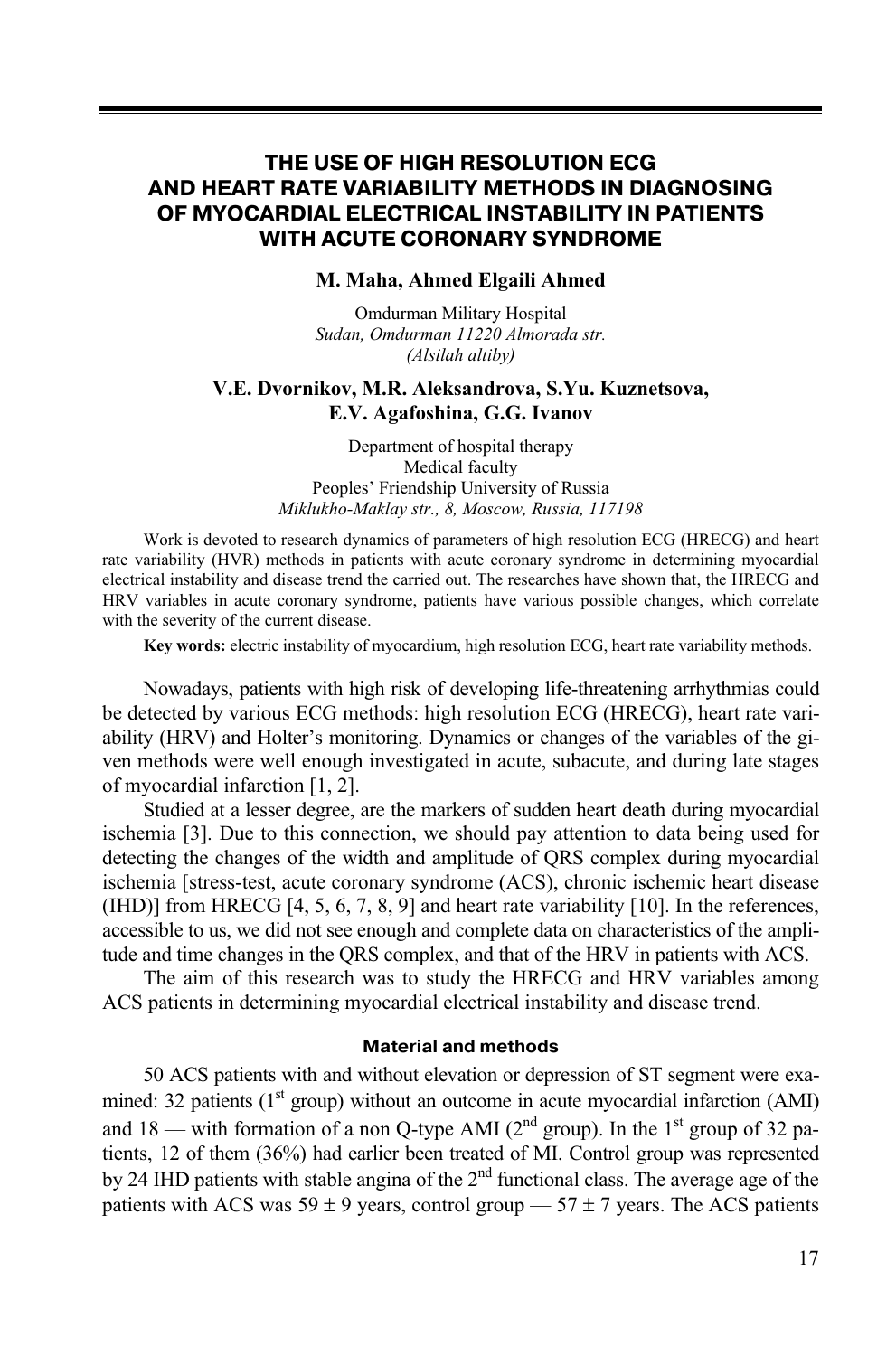were examined at admission within the interval of 3—9 hours from the beginning of pain episode, further at 12—24 hours and 5—7 days of the disease. All patients received standard therapy including heparin, aspirin, nitrates, beta-blockers.

For HRECG recordings, we used the technical devices created by a firm "Medical Computer System" (Zelionograd) "CARDI" and package of the applied programs. We registered ECG signals of three bipolar orthogonal X, Y, Z out-ways. Figures were averagely normalised with correlation coefficient of 0.98—0.99. Interpreted data were taken at noise level less than 0,5 mkV. Research parameters of the time analysis were: 1) duration of the unfiltered QRS complex (QRSd), 2) duration of the filtered QRS wave — FQRSd, 3) duration of low-amplitude signals  $(< 40 \text{ mV})$  at the end of the filtered QRS complex — LAS40, 4) total spectral density of a QRS complex — TotQRS, 5) root-mean-square amplitude of last 40 ms of the filtered QRS complex — RMS40. Ventricular late potentials (VLP) ascertained at presence of at least 2 of 3 pathological parameters of the time analysis HRECG: FQRSd > 120 ms, LAS40 > 38 ms, RMS40 <  $\leq$  20 mkV. During the analysis of QRS parameters, 4 patients with impairment of ventricular conductivity (in the research 46 men were included) were excluded.

While analysing the P wave, we determined the following parameters: the duration of unfiltered (Pd) and filtered Р wave (FiР), difference between them (FiPp – UnFiP), duration of signals lower than 5 mkV (Under 5 mkV), root-mean-square amplitude of the whole P wave (TotP) and root-mean-square amplitude the last 20 ms (RMS20). As a quantitative criterion for atrial late potentials (ALP), we considered the duration of the filtered P wave (FiР) more than 125 ms. 50 patients were included in the analysis of HR ECG parameters of Р wave.

The HRV analysis was carried out by making 5-minute recordings. The research began after 10-minute rest in a horizontal position. During the ECG analysis, the frequency and character of the rhythm were studied, the HRV variables were calculated. The following variables of HRV were registered: RRmax — maximal value of R—R interval; RRmin — minimal value of R—R interval; RR-average value of R—R interval; Мо — most frequent value of R—R interval; AMo — Mode amplitude, amount of R—R intervals with mode duration. SDNN — root-mean-square deviation of R—R interval, for detecting dimension fractals, dispersion method was used [11].

The data calculation was carried out using a package of the statistical programs "Statgraph". The results of research were submitted as average arithmetic values ±SD. For estimating the differences between the data of research in different groups of the patients, by using the student's *t*-criterion, the differences were considered significant at  $p < 0.05$ .

### **Results of the research**

The dynamic changes of the analyzed absolute values of QRS complex parameters based on the data obtained from HRECG among ACS patients are given in table 1. According to the data received from the given sample of patients, there seems to be a characteristic increase in the absolute values of filtered signal of QRS complex duration (by 73%) at 12—24 hour-supervision. In 29 (81%) patients out of 36, towards the  $5<sup>th</sup>$ —  $7<sup>th</sup>$  days a reduced FQRS duration was marked. The increase in the spectral amplitudes (55% cases) towards the 12—24 hour, ACS didn't always coincide with the change of FQRS duration, as well as with other analyzed parameters or variables (tab. 1).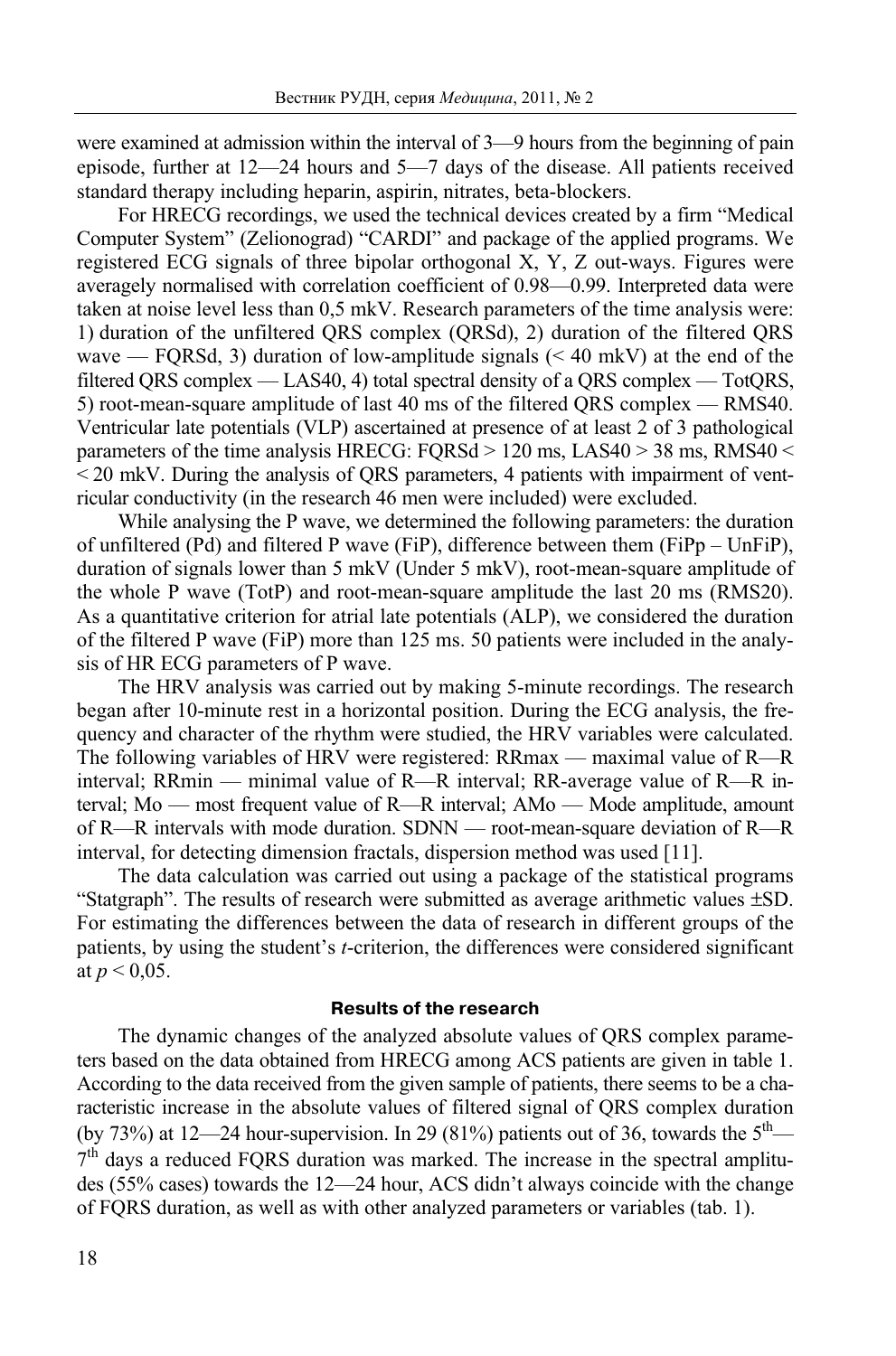*Maha A. et al.* The use of high resolution ECG and heart rate variability methods in diagnosing...

Table 1

| Variable    | Period of investigation |    |    |                 |                                       |      |              |    |    |
|-------------|-------------------------|----|----|-----------------|---------------------------------------|------|--------------|----|----|
|             | , st<br>on adm          |    |    | $12 - 24$ hours |                                       |      | $5 - 7$ days |    |    |
|             |                         |    |    |                 | Direction of change in values $(\pm)$ |      |              |    |    |
|             | $+ -$                   | n  | %  | $\overline{+}$  | n                                     | $\%$ |              | n  | %  |
| FQRS, ms    | $^+$                    | 36 | 73 | $^{+}$          |                                       | 19   |              | 29 | 81 |
|             |                         | 10 | 27 | $^{+}$          | 10                                    | 100  |              | 0  | 0  |
| LAS40, ms   | $^{+}$                  | 20 | 55 | $^{+}$          | 5                                     | 25   |              | 10 | 75 |
|             |                         | 16 | 45 | $^{+}$          | 10                                    | 60   |              | 6  | 40 |
| TotQRS, mkV | $^{+}$                  | 25 | 55 | $^{+}$          | 4                                     | 17   |              | 21 | 83 |
|             |                         | 21 | 45 | $^{+}$          | 6                                     | 30   |              | 15 | 70 |
| RMS40, mkV  | $^{+}$                  | 17 | 36 | $^{+}$          | 8                                     | 50   |              | 9  | 50 |
|             |                         | 29 | 64 | $^{+}$          | 14                                    | 47   |              | 15 | 57 |

**Directional changes of analyzed variables of QRS complex among examined ACS patients** 

Dynamic of changes of absolute values of analyzed variables of P wave using HRECG among ACS patients is shown in tab. 2. According to presented data, in 31 patients (68%) the absolute values of UnFiP and FiP variables decreased towards 12— 24 hour-monitoring. By the 5—7 day, further decrease in absolute values of UnFiP within 21 patients and FiP — among 17 patients was registered. The amplitudes (TotP) increased in most of the patients towards the 5—7 day monitoring.

Table 2

**Directional changes of analyzed variables of the P-wave among examined ACS patients** 

| Variable    | Period of investigation |    |      |                                       |    |          |              |    |     |
|-------------|-------------------------|----|------|---------------------------------------|----|----------|--------------|----|-----|
|             | $1st$ on adm            |    |      | $12 - 24$ hours                       |    |          | $5 - 7$ days |    |     |
|             |                         |    |      | Direction of change in values $(+/-)$ |    |          |              |    |     |
|             | $+ -$                   | n  | $\%$ | $^{+}$                                | n  | %        |              | n  | %   |
| FQRS, ms    | $^+$                    | 16 | 32   | $^{+}$                                |    | 43       |              | 9  | 57  |
|             |                         | 34 | 68   | $^{+}$                                |    | 33       |              | 23 | 77  |
| LAS40, ms   | $\,{}^{+}\,$            | 18 | 36   | $\ddot{}$                             |    | $\Omega$ |              | 17 | 100 |
|             |                         | 32 | 64   | $^{+}$                                | 14 | 43       |              | 18 | 57  |
| TotQRS, mkV | $\, +$                  | 22 | 45   | $\ddot{}$                             | 13 | 60       |              | 9  | 40  |
|             |                         | 28 | 55   | $\ddot{}$                             | 26 | 92       |              | 2  | 8   |
| RMS40, mkV  | $\,{}^{+}\,$            | 30 | 60   | $^{+}$                                | 9  | 9        |              | 21 | 70  |
|             |                         | 20 | 40   | $\ddot{}$                             | 16 | 16       |              | 4  | 22  |

Based on our obtained values confirming the presence of different variants of change dynamics of QRS complex duration and Р wave among ACS patients (tab. 1 and 2) we have analyzed all variables in these particular variants, change dynamics in ACS patients (without provoking AMI). Out of them, the subgroup 1а was made of 5 patients (18%), among which during the  $2<sup>nd</sup>$  and the  $3<sup>rd</sup>$  stages of investigation, FQRS values progressively reduced; in subgroup 1b ( $n = 9, 28\%$ ) — at  $2<sup>nd</sup>$  stage — also increased but at the  $3^{rd}$  — were reduced. In subgroup 1c ( $n = 14$ , 50%) — FQRS values increased at the 2<sup>nd</sup> and 3<sup>rd</sup> stages. Myocardial infarction in anamnesis was registered in subgroup 1b among 5 patients (55%) out of 9 and among 3 (60%) out of 5 in subgroup 1а.

Division of HRECG variables of Р wave in subgroups was also carried out: 1а (32% of the patients) — decrease in FiP values at the 2<sup>nd</sup> and the 3<sup>rd</sup> stage, 1b — a decrease at the  $2<sup>nd</sup>$ , and an increase at the  $3<sup>rd</sup>$  stage (29% of the patients) and 1c — a rise at the  $2<sup>nd</sup>$  and a fall at the  $3<sup>rd</sup>$ stages (33% of the patients). The received data of dynamic changes of the average values in the selected subgroups are displayed in tables 3 and 4.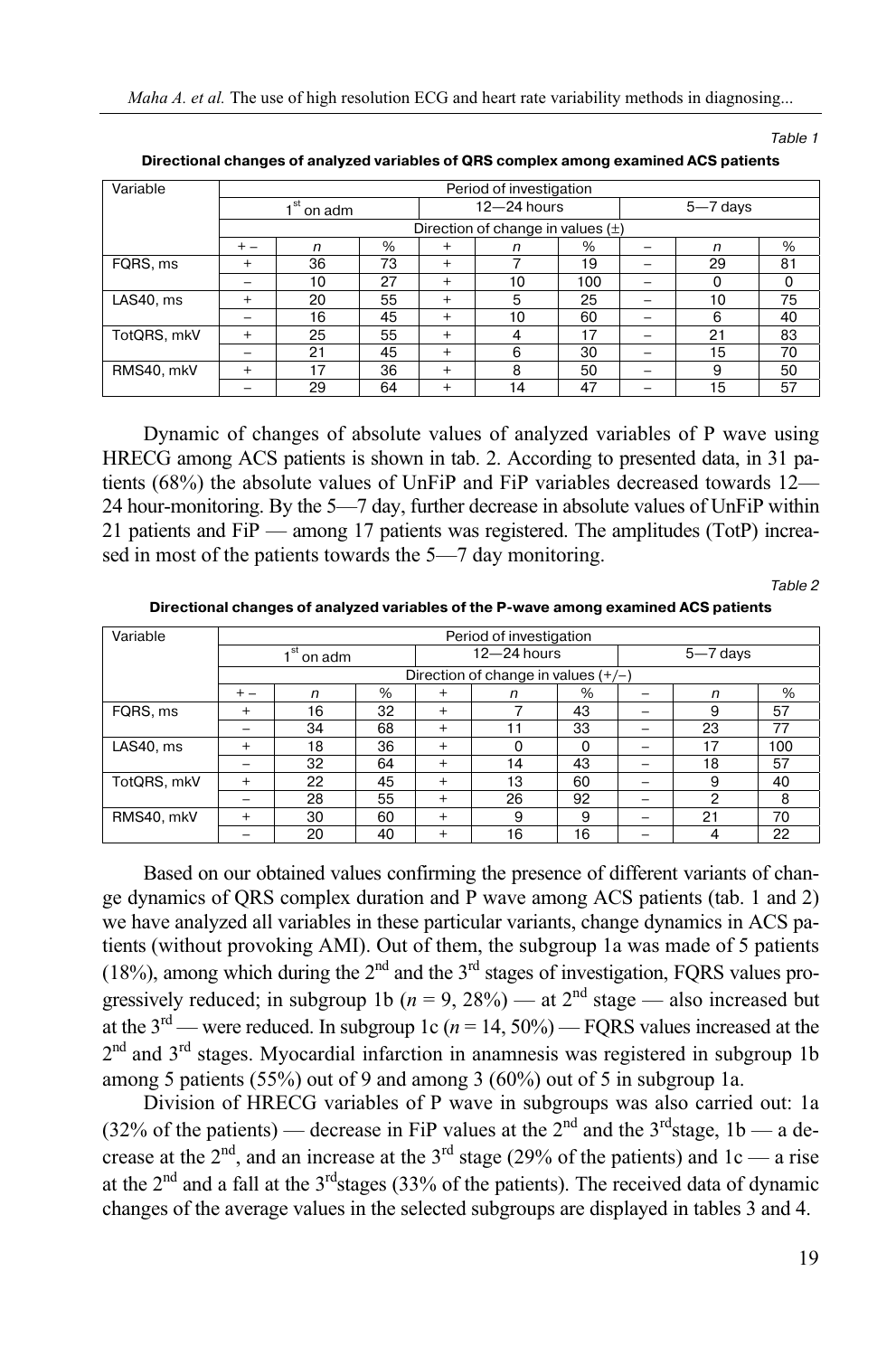Table 3

| Variable      |                | Period of investigation                    |                                   |                               |                         |         |       |  |  |
|---------------|----------------|--------------------------------------------|-----------------------------------|-------------------------------|-------------------------|---------|-------|--|--|
|               | Group          | $1st$ on adm.                              | $12 - 24$ hours                   | $5 - 7$ days                  | $P_{1-2}P_{1-3}P_{2-3}$ |         |       |  |  |
| FQRS,         | 1a             | $100,6 \pm 2,0$                            | $98,0 \pm 2,2$                    | $95,0 \pm 1,8$                | < 0.05<br>ins           |         | ins   |  |  |
| ms            | 1 <sub>b</sub> | $101.3 \pm 2.1$                            | $105, 1 \pm 2, 0^*$               | $98.9 \pm 1.8$                | ins                     | ins     | $\lt$ |  |  |
|               |                |                                            |                                   |                               |                         |         | 0,05  |  |  |
|               | 1 <sub>c</sub> | $95,8 \pm 1,7$                             | $97,1 \pm 1,9**$                  | $101,2 \pm 2,0^{**}$          | ins                     | < 0.05  | ins   |  |  |
|               | $\overline{2}$ | $92.0 \pm 2.1$ ^^^                         | $96,2 \pm -2,0^{22}$              | $94.0 \pm 2.4$ ^^^            | ins                     | ins     | ins   |  |  |
| LAS40,        | 1a             | $40,7 \pm 2,2$                             | $36,1 \pm 3,3$                    | $37,1 \pm 3,5$                | ins                     | ins     | ins   |  |  |
| ms            | 1b             | $43.1 \pm 2.5$                             | $43,2 \pm 3,0$                    | $42,1 \pm 3,1$                | ins                     | ins     | ins   |  |  |
|               | 1c             | $42,4 \pm 2,1$                             | $39,6 \pm 3,5$                    | $40,9 \pm 3,6$                | ins                     | ins     | ins   |  |  |
|               | $\overline{2}$ | $36.0 \pm 2.0$ <sup>2</sup> . <sup>2</sup> | $36.2 \pm 3.0$ <sup>**</sup>      | $38.6 \pm 2.7$                | ins                     | ins     | ins   |  |  |
| TotQRS,       | 1a             | $74.2 \pm 3.0$                             | $60,8 \pm 3,2$                    | $60,0 \pm 3,4$                | < 0,02                  | < 0,05  | ins   |  |  |
| mkV           | 1 <sub>b</sub> | $72,0 \pm 3,0$                             | $80.0 \pm 3.4*$                   | $62.0 \pm 3.1$                | < 0.05                  | < 0.02  | ins   |  |  |
|               | 1c             | $78.8 \pm 2.8$                             | $79.6 \pm 2.8***$                 | $87,6 \pm 3,0$ **,***         | ins                     | ins     | ins   |  |  |
|               | 2              | $88,2 \pm 3,5^{\circ}, ``\hat{,} ``$       | $70, 1 \pm 4, 0^{\circ},$ ^^, ^^^ | $65,4 \pm 3.1$                | < 0,01                  | < 0.001 | ins   |  |  |
| <b>RMS40.</b> | 1a             | $28,6 \pm 2,9$                             | $36,2 \pm 2,7$                    | $32,0 \pm 3,0$                | 0,05                    | ins     | ins   |  |  |
| mkV           | 1 <sub>b</sub> | $38,6 \pm 3,3*$                            | $36,6 \pm 3,9$                    | $35,8 \pm 2,9$                | ins                     | ins     | ins   |  |  |
|               | 1c             | $48,2 \pm 4,0$ **,***                      | $45,8 \pm 4,1$                    | $53.6 \pm 4.3***$             | ins                     | ins     | ins   |  |  |
|               | $\overline{2}$ | $49,6 \pm 4,5$ $\degree$ , $\degree$       | $41,6 \pm 4,0$                    | $33,3 \pm 3,6$ <sup>***</sup> | ins                     | < 0,01  | ins   |  |  |
| <b>VLP</b>    | 1a             | 3(60%)                                     | 3(60%)                            | 1 (20%)                       |                         | $(n=5)$ |       |  |  |
|               | 1 <sub>b</sub> | 4 (44%)                                    | 4 (44%)                           | 3(33%)                        | $(n=9)$                 |         |       |  |  |
|               | 1c             | 4 (29%)                                    | 2(14%)                            | 2(14%)                        | $(n = 14)$              |         |       |  |  |
| $\mathcal{P}$ |                | 2(11%)                                     | 2(18%)                            | 3(27%)                        | $(n = 18)$              |         |       |  |  |
| Total         |                | 13 (28%)                                   | 11 (24%)                          | 9(20%)                        | $(n = 46)$              |         |       |  |  |

#### **Changes of the analyzed QRS complex variables in the selected groups of ACS patients**

Note:  $*$  — significance differences between groups 1a  $\mu$  1b;  $**$  — between 1a  $\mu$  1c;  $***$  — between 1b  $\mu$  1c;  $\hat{P}$  — between 1a и 2;  $\hat{P}$  — between 1b и 2;  $\hat{P}$  — between 1c и 2. On adm — on admission, ins — insignificant.

Table 4

| Variable   | Period of investigation |                                 |                       |                                   |                      |            |     |  |  |
|------------|-------------------------|---------------------------------|-----------------------|-----------------------------------|----------------------|------------|-----|--|--|
|            | Group                   | 1st on adm                      | $12 - 24$ hours       | $5 - 7$ days                      | $P1 - 2P1 - 3P2 - 3$ |            |     |  |  |
| FiP, ms    | 1a                      | $129,9 \pm 2,0$                 | $126.7 \pm 2.2$       | $124.5 \pm 1.8$                   | ins                  | ins        | ins |  |  |
|            | 1b                      | $134.4 \pm 3.1$                 | $119.0 \pm 2.0$       | $125.0 \pm 1.8$                   | 0.02                 | ins        | ins |  |  |
|            | 1c                      | $113.8 \pm 1.7***$              | $123.3 \pm 1.9$       | $121.6 \pm 2.0$                   | < 0.05               | < 0.05     | ins |  |  |
|            | 2                       | $126,8 \pm 2,7$ <sup>^^^</sup>  | $124.5 \pm 3.4$       | $126.6 \pm 3.5$                   | ins                  | ins        | ins |  |  |
| TotP,      | 1a                      | $3.6 \pm 0.5$                   | $3.8 \pm 0.4$         | $4.6 \pm 0.4$                     | ins                  | ins        | ins |  |  |
| mkV        | 1b                      | $4.8 \pm 0.4*$                  | $5.8 \pm 0.4*$        | $6.1 \pm 0.6*$                    | ins                  | 0.02       | ins |  |  |
|            | 1c                      | $4.6 \pm 0.4$                   | $4.8 \pm 0.6$         | $4.8 \pm 0.5***$                  | ins                  | ins        | ins |  |  |
|            | 2                       | $6,6 \pm 1,0^{\degree},\degree$ | $5.0 \pm 0.8^{\circ}$ | $6,4\pm0,9^{\degree},^{4\degree}$ | ins                  | ins        | ins |  |  |
| <b>ALP</b> | 1a                      | 5(42%)                          | 4 (33%)               | 3(25%)                            |                      | $(n = 12)$ |     |  |  |
|            | 1b                      | 6(50%)                          | 1(8%)                 | 1(8%)                             | $(n = 9)$            |            |     |  |  |
|            | 1c                      | 0                               | 3(27%)                | 2(18%)                            | $(n = 11)$           |            |     |  |  |
|            | $\overline{2}$          | 5(45%)                          | 2(18%)                | 3(27%)                            | $(n = 18)$           |            |     |  |  |
| Total      |                         | 16 (33%)                        | 10 (22%)              | 9(20%)                            | $(n = 50)$           |            |     |  |  |

#### **Changes of the analyzed Р-wave variables in the selected groups of ACS patients**

Note:  $*$  — significance differences between groups 1a  $u$  1b;  $**$  — between 1a  $u$  1c;  $***$  — between 1b  $u$  1c; ^ — between 1a и 2; ^^ — between 1b и 2; ^^^ — between 1c и 2. On adm — on admission, ins — insignificant

The highest VLP frequency was marked in subgroups 1a and 1c at the  $1<sup>st</sup>$  and  $2<sup>nd</sup>$ stages of investigation, i.e. the first day of disease (60% and 44% respectively). In the 2nd group, an increase of VLP frequency from 11% at  $1<sup>st</sup>$  stage up to 27% at  $3<sup>rd</sup>$  stage was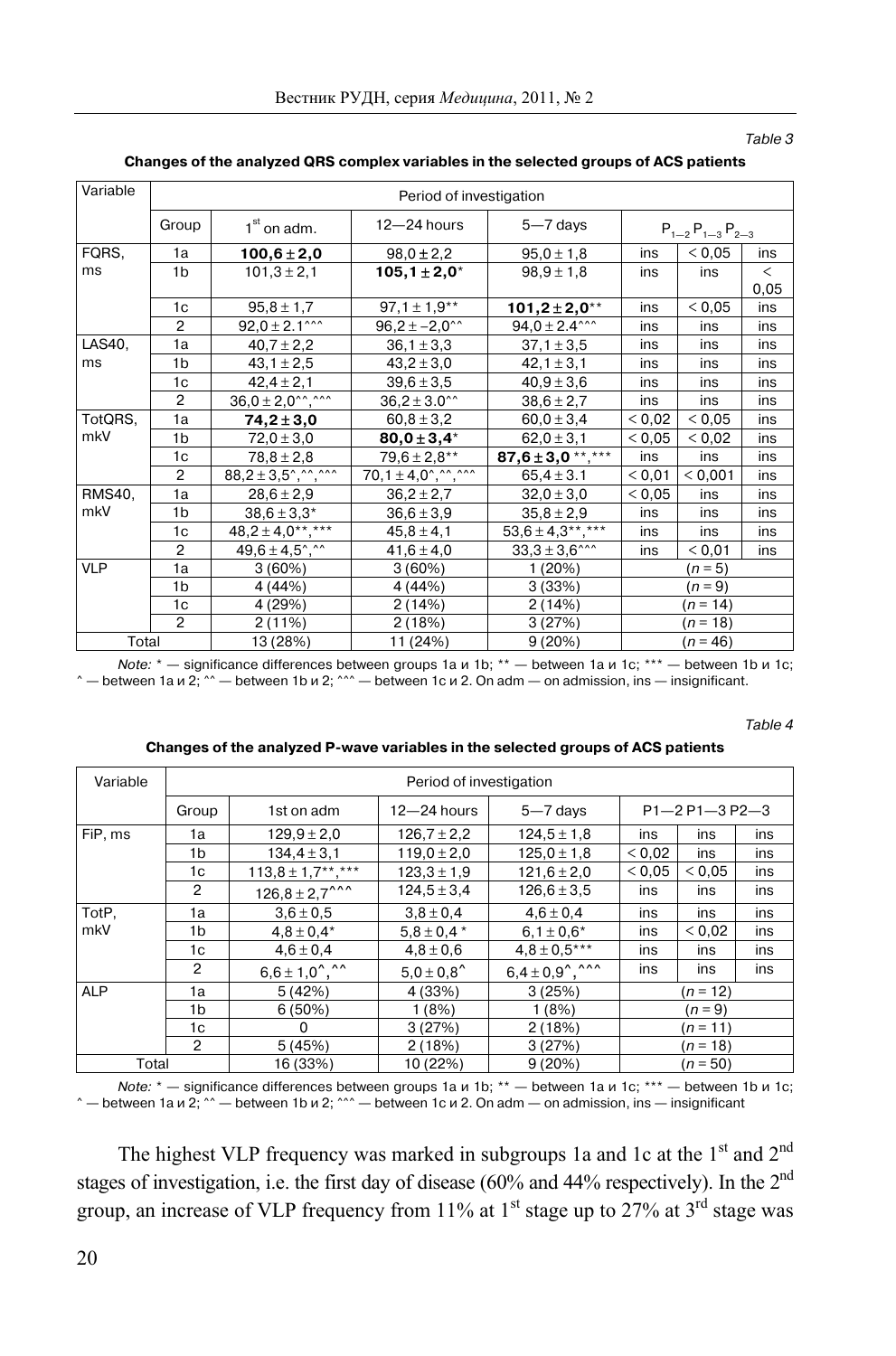marked. In comparison to the initial values, we could see that the least values of FQRS variables and greatest TotORS was revealed in the 2<sup>nd</sup> group.

It is important to note that, significant changes of LAS40 variables during ACS in all subgroups and at stages was not revealed. The amplitude variables of the QRS complex (TotQRS and RMS40) in subgroups 1а, 1b and 1c changed unidirectionally with variables of QRS duration (FQRS), while in group with an MI outcome — a decrease in QRS amplitude values at the  $3<sup>rd</sup>$  stage of investigation without significant changes in duration of the filtered signal was registered. So, in subgroup 1а TotQRS values decreased towards the 5—7 day in comparison with the MI outcome by 19%, while FQRS decreased by 5%. In subgroup 1c an increase in TotQRS towards 5—7 day by 12% and a 6% increase of FQRS values.

At the first stage, the maximal duration of filtered Р-wave was revealed in subgroups 1а and 1b, among which the ALP frequency were 42% and 50% respectively, and at the  $2<sup>nd</sup>$  and the  $3<sup>rd</sup>$  stages their frequencies were reduced. Similar dynamic was revealed in group with MI. The amplitude values of P wave spectral power density (TotP) and EMS20 variable in subgroups 1a, 1b towards the  $3<sup>rd</sup>$  stage increased or tended to increase (QRS complex was reduced).

The analysis of dynamics of some HRV variables values is presented in tab. 5. As we can see from the given data, dynamic relation of LF/HF is unidirectional in the selected subgroups of patients: 1a and 1b — an increase at the  $2<sup>nd</sup>$  stage of the investigation and a fall at the  $3<sup>rd</sup>$  stage. In group with MI the highest rise was also fixed at the  $2<sup>nd</sup>$  stage. The lowest SDNN variables were revealed in subgroup 1a at the  $1<sup>st</sup>$  and group 2 at the  $3<sup>rd</sup>$  stages. The FdR values significantly decreased by the end of the 1<sup>st</sup> day of investigation in group 1а and tended to decrease in group 1b and 1c.

Table 5

| Vari- | Period of investigation |                          |                        |                    |        |                      |        |  |  |  |  |
|-------|-------------------------|--------------------------|------------------------|--------------------|--------|----------------------|--------|--|--|--|--|
| able  | Group                   | 1St on adm               | $12 - 24$ hours        | $5 - 7$ days       |        | $P1 - 2P1 - 3P2 - 3$ |        |  |  |  |  |
| LF/HF | 1a                      | $1,33 \pm 0,31$          | $1,98 \pm 0,21$        | $0.85 \pm 0.35$    | < 0.05 | ins                  | < 0.02 |  |  |  |  |
|       | 1b                      | $1,28 \pm -0.30$         | $1,45 \pm 0,34$        | $1,18 \pm 0,31$    | ins    | ins                  | ins    |  |  |  |  |
|       | 1c                      | $1,66 \pm 0,35$          | $0.79 \pm 0.25**$      | $1,93 \pm 0,42***$ | < 0.02 | ins                  | < 0.05 |  |  |  |  |
|       | 2                       | $0,69 \pm 0,25$ , $\sim$ | $1,78 \pm 0,41$ $\sim$ | $1,38 \pm 0.30$    | < 0.05 | < 0.05               | ins    |  |  |  |  |
| SDNN, | 1a                      | $41 \pm 3$               | $58 \pm 6$             | $52 \pm 5$         | < 0.05 | < 0.002              | ins    |  |  |  |  |
| ms    | 1b                      | $100 \pm 5*$             | $91 \pm 6^*$           | $41 \pm 5$         | ins    | ${}_{0.05}$          | 0.02   |  |  |  |  |
|       | 1c                      | $58 \pm 4***$            | $54 \pm 5***$          | $56 \pm 6$         | ins    | ins                  | ins    |  |  |  |  |
|       | 2                       | $66 + 4^{\circ}$ ^^      | $56 + 4^{\circ}$       | $43 \pm 3$         | ins    | < 0.01               | < 0.05 |  |  |  |  |

HRV variables in the selected group of ACS patients during stages of investigation ( $M \pm m$ )

Note: \* - significance differences between groups 1а и 1b; \*\* - between 1а и 1c; \*\*\* - between 1b и 1c; — between 1a и 2; ^^ — between 1b и 2; ^^^ — between 1c и 2. On adm— on admission, ins— insignificant.

### **Discussion**

Unsolved problematic aspects concerning ischemic disorders based on the data from standard ECG and HRECG left a large number of questions that needs to be solved. Among them, first of all, it is necessary to note: 1) the absence of obligatory direct interrelationship between clinical and electrocardiographic signs or attributes (depends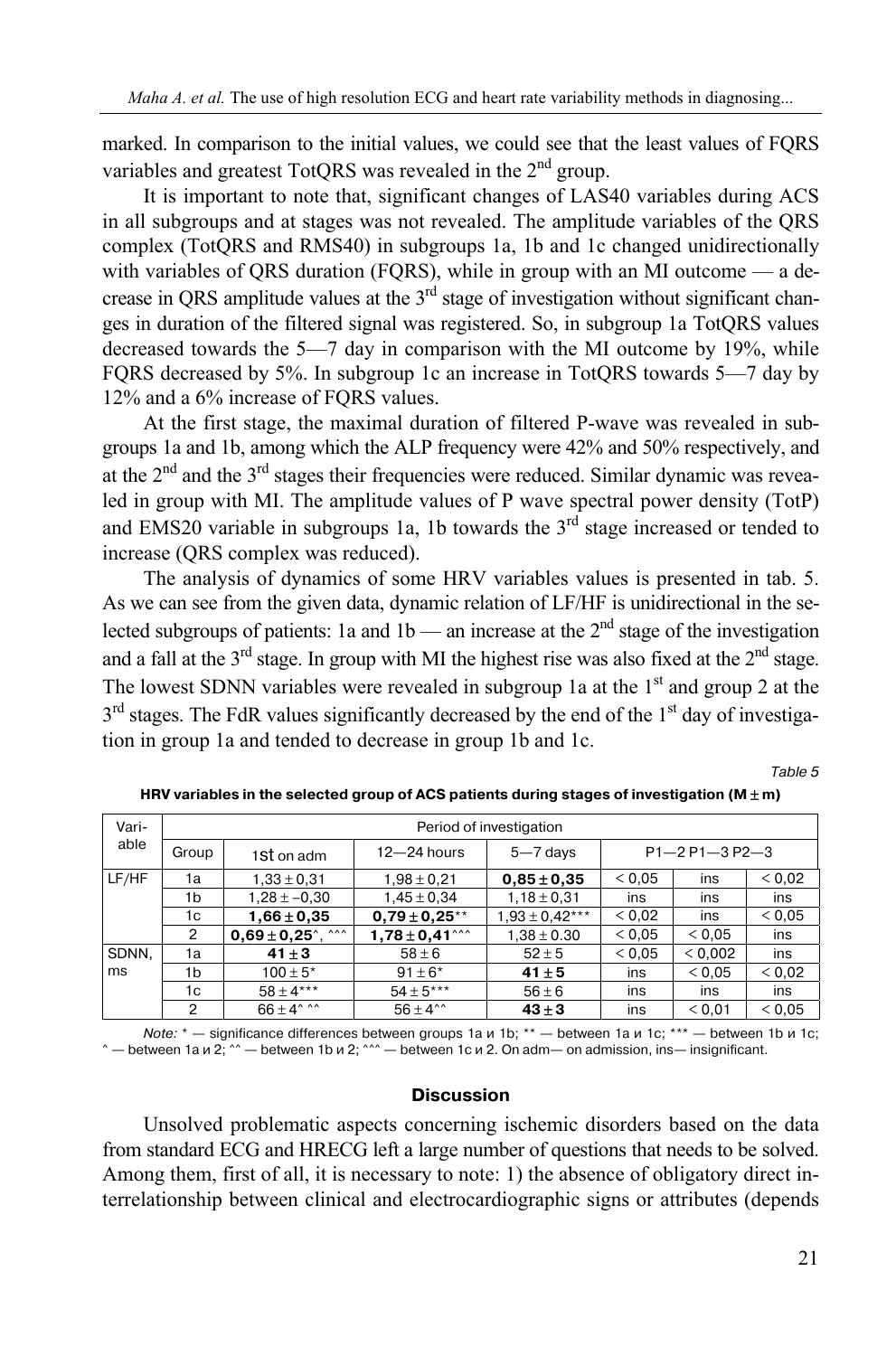on localization and level of coronary stenosis); 2) influence of the change of the amplitude characteristics of QRS complex on the diagnostics of ST segment displacement during ischemic changes presence (necessity of using the amplitude and QRS duration to ascertain myocardial ischemia); 3) influence of physical loading on the variables of the HRECG and the relation between VLP occurence with acute myocardial ischemia and arrhythmia registered by Holter's monitoring and stress-test methods, during acute coronary syndrome.

In the last years, active researches on the use of amplitude and time-domain characteristics of QRS complex proceed. Based on the data of R. Pidul et al. [12], wrote that, from examined 1100 patients on the 7, 30 day of MI and in a year after, at QRS duration  $>110$  ms (78 patients, 7%) death rate(lethality) by the 7 day reached 0,6%, by 30 day  $-1\%$  and in one year went up to 3%, at a duration of 90 $-110$  ms (496 patients,  $45\%$ ) — 6%, 6% and 11% respectively, and at a duration < 90 ms (536 patients,  $48\%$ ) — 18%, 22% and 26% respectively.

N. Tahara et al. [4] demonstrated the importance of using the HRECG (QRS prolongation) for detecting ischemia when the stress-test has a false positive result. Similar data on prolonged QRS width among IHD patients with ischemia during the stresstest were presented by Y. Takeda et al. [5] and Tsunoda S. et al. [6] among patients with left ventricular hypertrophy. The prolongation of the QRS width is being used for detecting restenosis of coronary vessels after angioplasty [7, 13]. Best HRECG variable results after revascularisation were mostly expressed in group of patients with high emission fraction  $(> 59\%)$ .

In reference to the datas of К. Ikeda et al. [14], ventricular conduction impairment plays an important role in the R-wave amplitude increase after loading among IHD patients. From 43 patients with effort angina confirmed by angiography, the stenosis of at least one of the main coronary arteries was revealed in 70% of cases. When ECG were recorded on a 87 unipolar leads before and after load test only 13 (14%) had cases of R-wave amplitude increase (by 0,71 mV), and also an increase in duration from the Q-wave beginning to the R-wave top. In other cases (without prolonged R-wave duration) the amplitude increase was 0,33 mV. From datas of other researchers [15] evaluation of spatial R maximum cardiac vector changes in exercise testing has shown, that 8 out of 9 healthy persons had an increase from 0,1 up to 0,6 mV while a decrease or remained unchanged in 18 out of 20 IHD patients. The authors considered that, the spatial R maximum cardiac vector depends on the functioning myocardial mass and it's contractility. Exercise test increases contractility in healthy persons and increases the value of R vector. In IHD patients, part of myocardium doesn't function and during exercise the value of R vector could decrease.

Analysis of changes of QRS axis among 101 IHD patients after load test showed that, axis shift (AS) to 15 degrees and more, as IHD parameter had sensitivity of 18%, and ischemic ST-depression (ID) — 61%. AS specificity was 98%, ID — 77%. 18% of the patients with false negative ID had AS. None of the 57 healthy persons with false positive ID had AS. Sensitivity ID and AS did not change on increase of quantity of the strictured vessels. The specificity of AS to the left on damaged left anterior descending artery was 98%, while AS to the right on damaged right coronary artery and/or left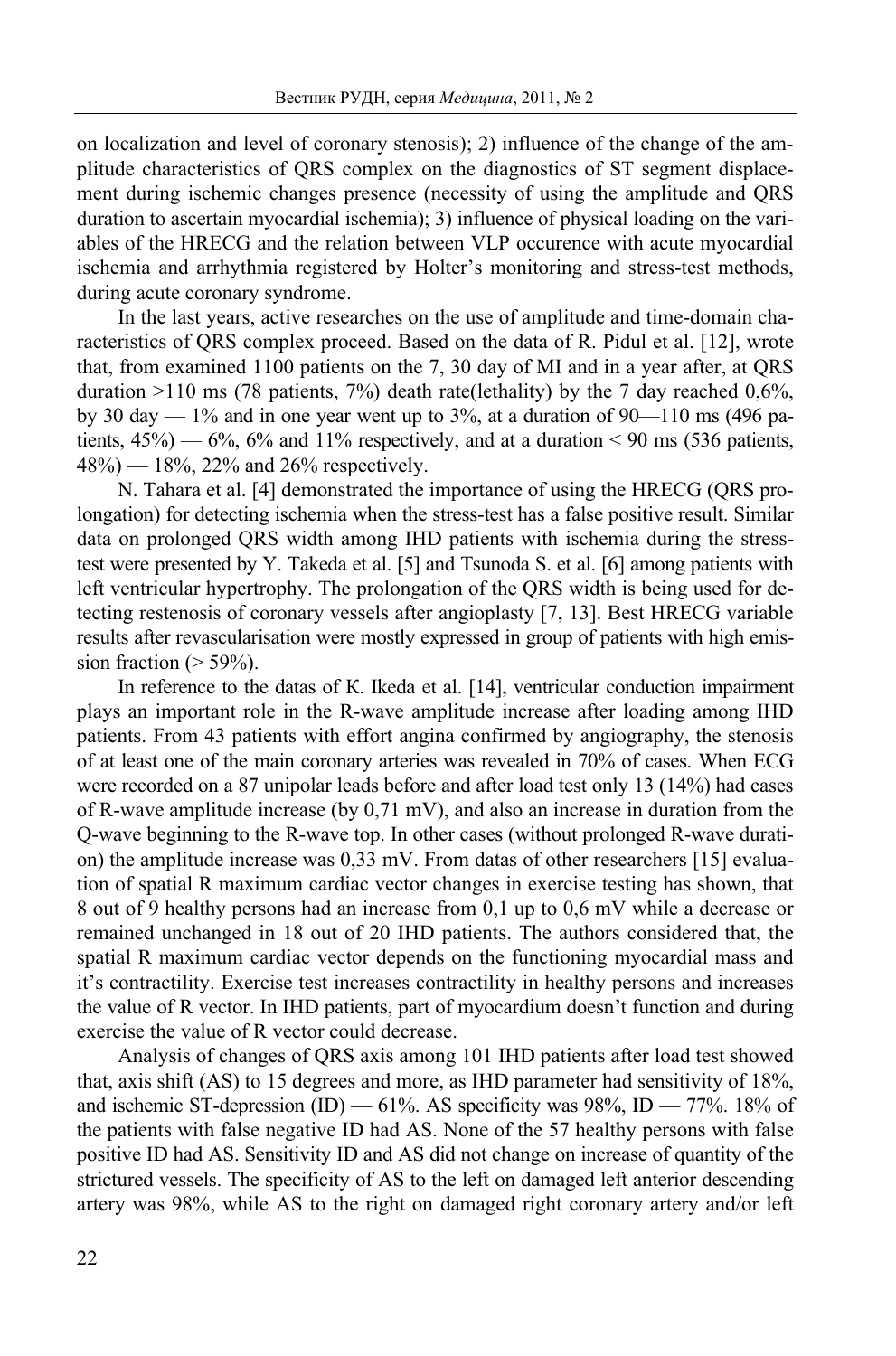circumflex artery was 91%. Thus, though AS is not more sensitive to IHD detection than ID, but allows to predict localization of coronary stenosis [16]. Besides, J. Glazier et al. [17] proved the importance of changes in S-wave amplitude during ischemic ST-segment depression (ID) during physical exercise in patients with stable angina. The authors believe that, the increase of the S-wave amplitude is almost invariable combined with subendocardial ischemia, sometimes at absence of changes of ST-segment and could be considered as sensitive, but slightly specific additional ECG signal of myocardial ischemia.

J. Barnhill et al. [18] reported that, the increase of QRS duration and voltage increase during the last 40 ms revealed in a computer analysis of QRS complex during transient myocardial ischemia in patients with variant angina pectoris. The voltage increase on the same direction as the vector specified the ischemic zone. At the same time, datas of G. Turitto et al. [19], displays that during the analysis in 13 patients with episodes of spontaneous myocardial ischemia, there was no significant difference with the initial data of QRS duration and the existence of ventricular late potentials.

Among 153 IHD patients, 170 had coronary artery spasm. From them in 58 cases were subjected to ST segment elevation during complete narrowing of one of the coronary arteries, in 54 — depression of ST segment. During stenosis of one coronary artery, 58 episodes of not more than 50% spasm were not accompanied by ST segment changes. In all cases the displacement of a ST segment was preceded by increase of the end dyastolic pressure (EDP) and decrease dP/dt. During spasm of the left coronary artery EDP was significantly higher and ST segment elevated more often, than during spasm of right coronary artery. It is considered that the functional impairments of left ventricular contractility precede ECG changes during coronary artery spasm [20].

R.F. Berntsen et al. [21] carried out analysis of the importance of QRS prolongation as an indicator of risk of ventricular tachycardia and ventricular fibrillation caused by ischemia induced by physical loading or exercise. The comparative analysis was carried out before and after operational revascularization in groups with and without arrhythmia. Significant QRS prolongation in comparison with rest was revealed in both groups. However, in group with arrhythmia it was  $11 \pm 3$  ms, control group  $-4 \pm 2$  ms. QRS prolongation of above 15 ms with ischemic dependent arrhythmias during stresstest were registered in 73% of the patients. In both groups the QRS prolongation was associated with significant ST-segment depression, but was more expressed in group with arrhythmias.

The results of an estimation of changes in QRS prolongation during stress-test was presented by M. Alison et al. [22]. In healthy persons during induced stress, QRS was shortened by  $4 \pm 2$  ms, while IHD patients with the normal left ventricular sizes was extended by 93 ms, but in patients with dilatation and QRS < 120  $\mu$ c — was broadened by on  $5 \pm 1$  ms, with dilatation and  $ORS > 120$  ms — prolongated by  $2 \pm 8$  ms. By the data of L. Beuregard et al. [23], during HRECG analysis, reduction of width of filtered QRS was a characteristic for healthy persons as well as increased RMS importance, and at IHD patients — the variables changed insignificantly. The prolongation of the filtered signal was maximal after the stress-test in patients with arrhythmias and after revascularization, significantly did not change.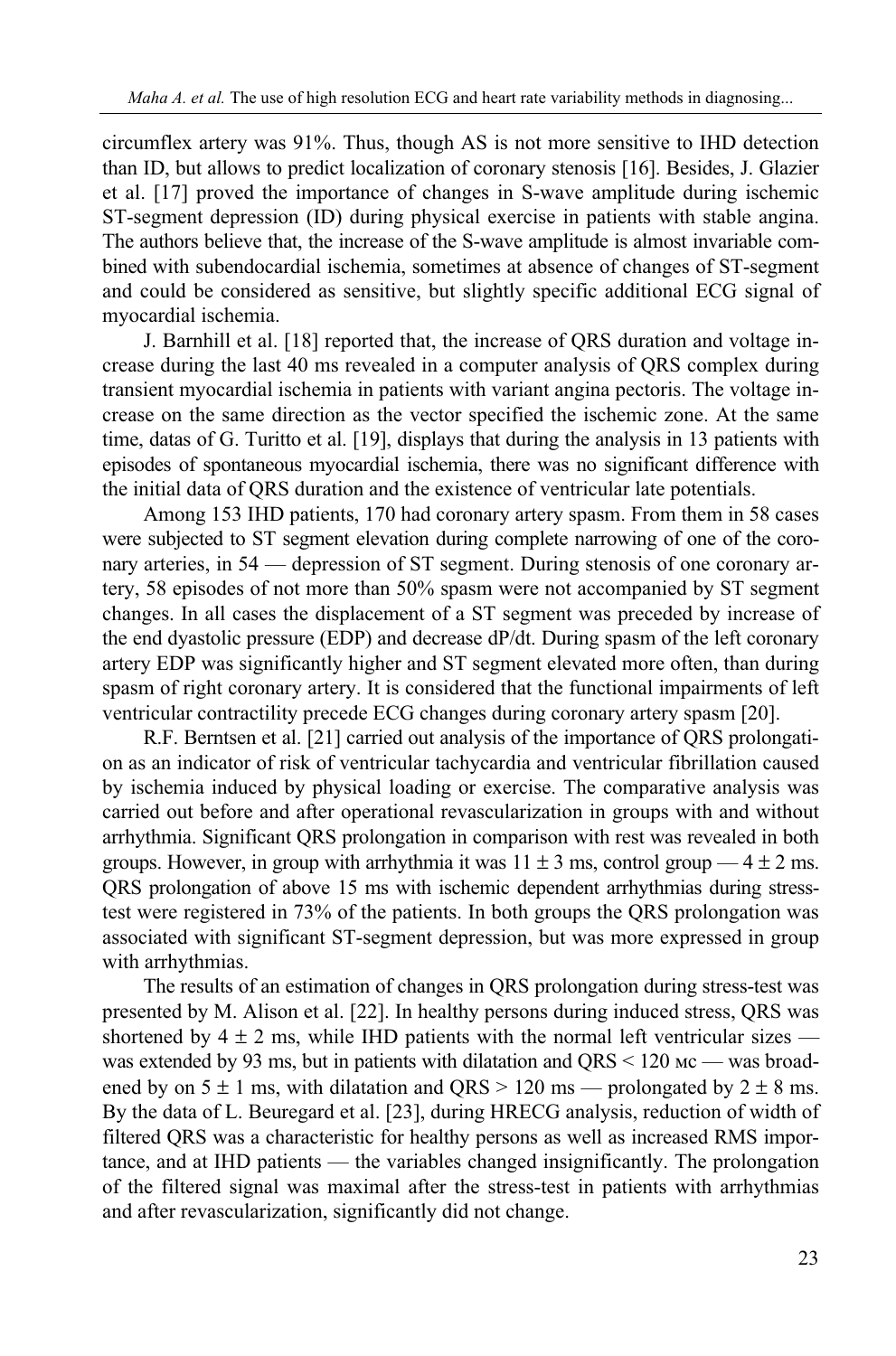These days, reduction of HRV variables in acute MI patients is considered as a predictor of death and arrhythmic complications [24, 25]. During unstable stenocardia the datas are inconsistent [26]. The registration of HRV variables within the day after pain syndrome in patients with unstable stenocardia revealed decreased values of these variables: SDNN, RMSSD, pNN50 of %; increased LF/HF relation [27].

The analysis of works from last years on various aspects of study of heart rate variability(HRV) at normal state and during various diseases shows that, besides classical methods of the time and frequency domain analysis, there is a steady tendency and increasing interest to study variability from another point of view — nonlinear analysis. The diverse influences on HRV, including neuro-humoral mechanisms of higher vegetative centers, leads to a nonlinear character of changes of heart rhythm, of which interpretation needs use of special methods. To express the nonlinear properties of variability, applied were: Puankare section, clastered spectral analysis, attractor diagrams, single decomposition, Lyapunov's exponent, Hоlmоgоrоv's enthropy etc. All these methods now have a main research interest and their practical application up to the end is not clear and, consequently, limited.

At the same time, more proofs appear on validity of the application of methods of nonlinear dynamics both at modeling work cardio-vascular systems, and for diagnostics [28, 29, 30, 31, 32, 33].

This circumstance is caused, partly, by presence of an extensive actual material that proves on one hand, the validity of the standards on processing of heart rhythm, accepted by working group of the European society of cardiology and North American society of cardiostimulation and electrophysiology in 1994, and on the other hand by obvious problems during clinical interpretation of received results. Usually during an estimation of variability or complexity of heart rhythm, the parametrical statistics and spectral analysis is being applied. It was established that, up to 85% of power spectral cardiointervalograms make up acyclic chaotic components having a fractal nature. Therefore recently, researches are on the characteristics of heart rhythm fractals as possible indicator of behaviour of independent nonlinear oscillators participating in formation of an heart rhythm. It's well known that, HRV reflects complex multilevel and multiplanimetric system of regulation by the heart rhythm, thus the heart rate is an integrated parameter with slow deviations around the average values in view of continuous tuning to the current condition of Homeostasis. On the heart rhythm, there is influence of central and vegetative nervous system, respiratory fluctuations, the blood gaseous composition etc. All these influences are stationary, since they have fluctuations around some average values, render continuous influence on rhythm activity. It is possible to present them as cyclic fluctuations of RR intervals.

Besides, the heart activity can be influenced by transient factors or their combination and or arising from different situations. A living organism represents complex system with set of constantly varying variable internal factors and external influences to which they react. It causes constant presence of transitive adaptation of non-stationary processes. Their characteristics have a counter point and the parameters depend on the beginning of the counter. Therefore, basically, it is clear, that the registration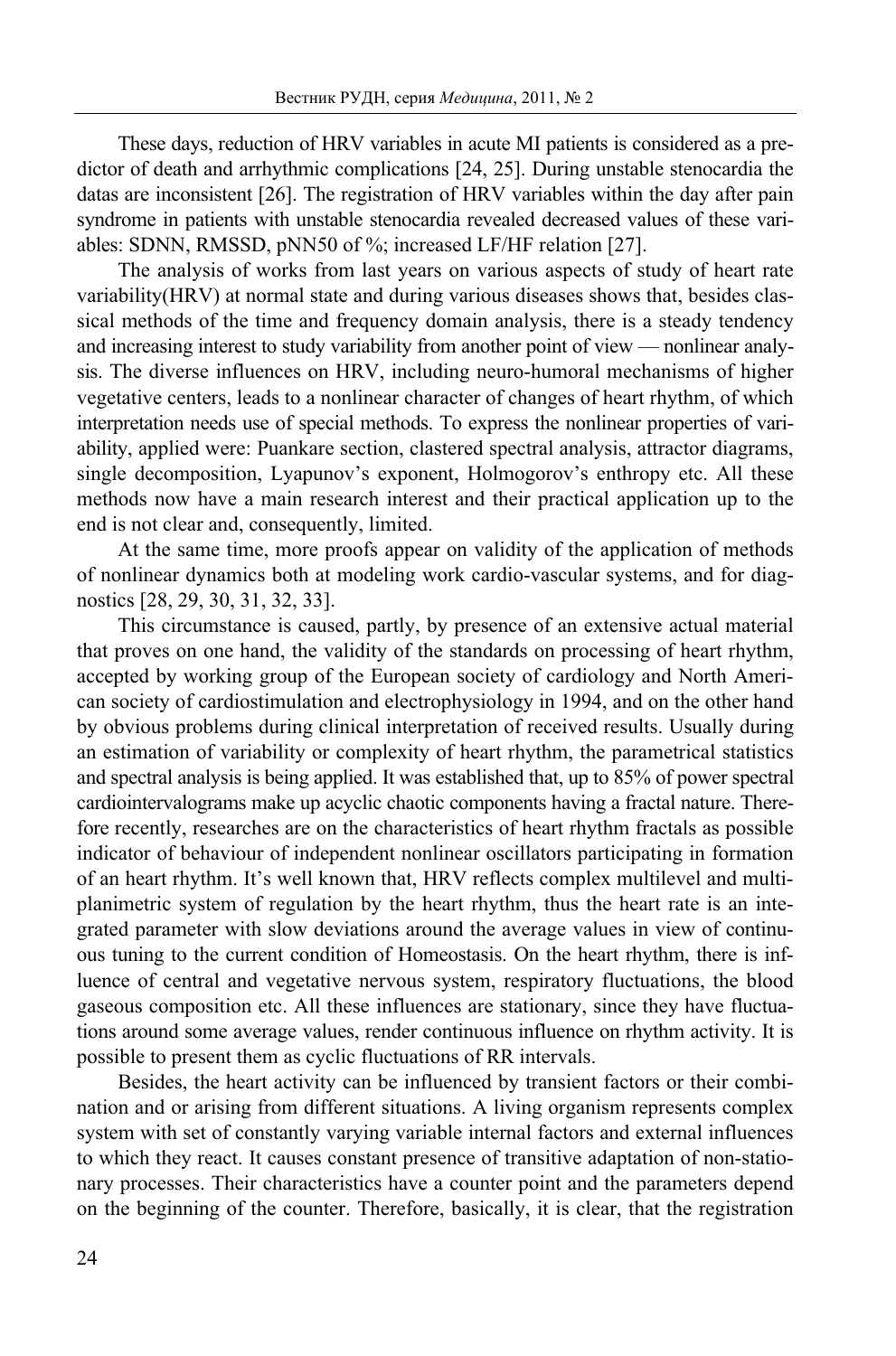of a ECG-SIGNAL at any moment of time allows to estimate only HRV parameters in given period of time, but does not characterize all available set of signals while using time and frequency domain analysis. In an organism continuously, transient processes proceed at various constant times. This nolinear component can be characterized as fractal dimension (FrD) time domain which, in certain sense, reflects complexity of the investigated group, their datas and signals (transient processes).

The analysis from these points of view could be especially important in ACS patients, where when the condition continuously changes, intensive therapy are always being carried out. This direction of researches, from our point of view, has quite certain and valuable clinical importance, when we speak about necessity of monitoring, when there is a large number of transients and when it's necessary to estimate dynamic changes of a whole lot of regulatory processes.

From the references, the change in degree of the determined chaos in heart rhythm structure is connected with high risk of sudden cardiac death. The reduction of FrD value was observed during critical condition in patients with severe cardiac insufficiency, and even the decrease of complexity of the process of heart rhythm change correlated with increasing decompensation. Among patients with diabetes a significant decrease of FrD value is marked in comparison with in healthy people and a positive correlation of decreased value and degree of vegetative dysfunction.

Obviously, the given parameter has the certain limits of normal values within the limits of which there are individual fluctuations including changes in reaction to revolting influences. Probably, there is no precisely outlined range of "normal" and "pathological" values. Likely large sample of both, the patients and large number of conditionally healthy patients would allow us to differentiate the obtain values.

All in all, at present, the references narrowly presents clinical researches with argued and representative sample, though, for example, in opinion of S. Gerutti, despite a large methodological and computing complexity in researches, it is very useful to compare the results obtained by the methods based on a linear estimation of HRV and nonlinear [33]. T. Yambe et al. discovered certain periodicity of nonlinear components while using Holter's monitor [32], the inconsistent datas on the influence of breath on the given parameter [29, 30]. There are datas on a reduction during hypertension disease at rest and unchanged values during orthostatic test while a decrease in control group was revealed. Voss A et al.. marked, that the methods based on principles of nonlinear dynamics better revealed the patients with high risk of sudden cardiac death [31] and change in HRV variables in the patients before the beginning of atrial fibrillation.

From our point of view, the use of method of nonlinear dynamics in HRV analysis has the point of appendix and area of application, which is necessary to be arguedly shown by using a sufficient clinical material. Thus, it's precisely important to outline optimum area of application, opportunity and restriction of the method in view of an obvious necessity to observe the principles of real medicine

In conclusion, the carried out researches have shown that, the HRECG and HRV variables in acute coronary syndrome patients have various possible changes, which correlate with the severity of the current disease. The HRECG parameters(variables)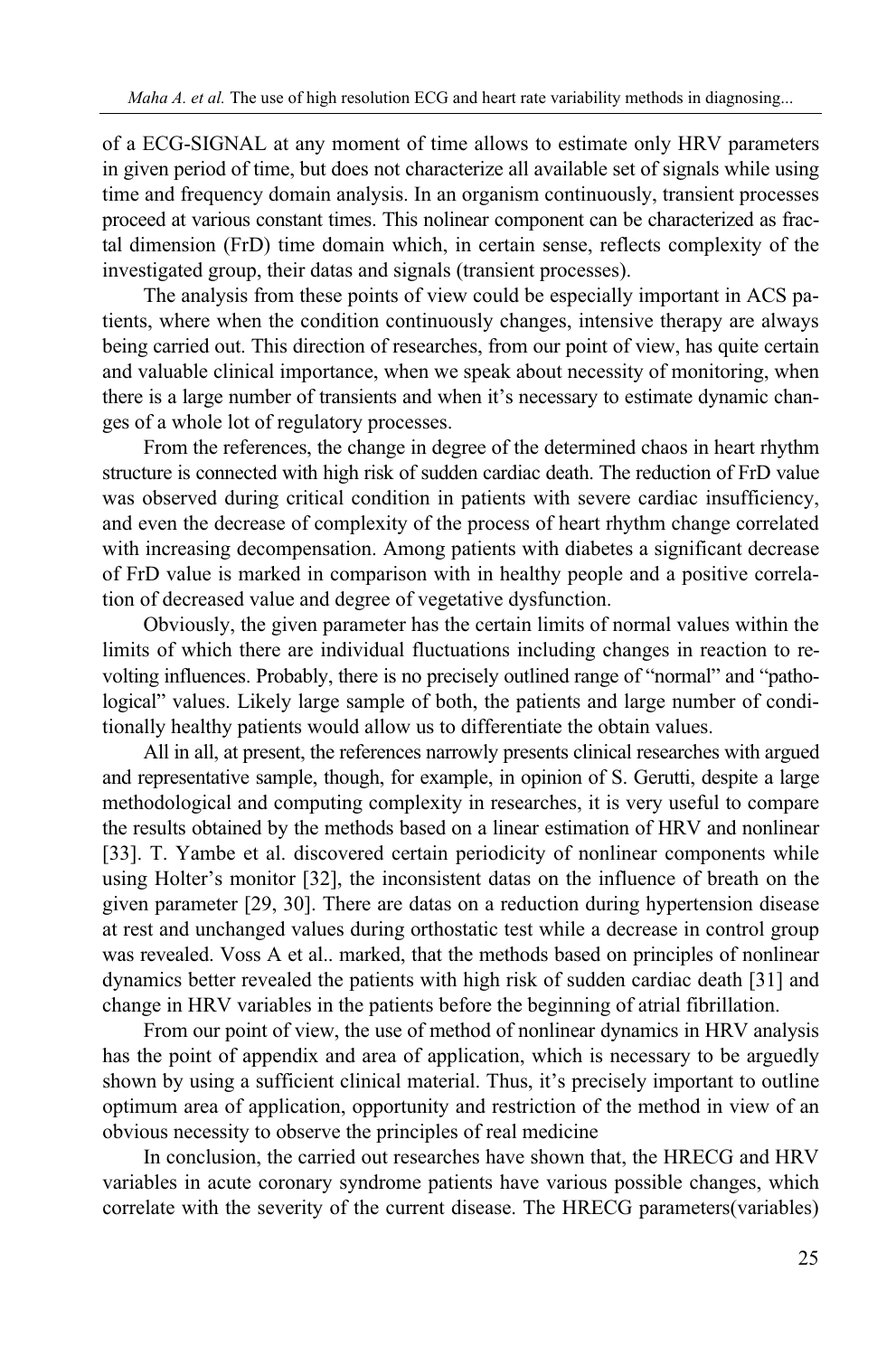have two variants of changes. At the  $1<sup>st</sup>$  variant of changes (prognostic adverse), the increase of the time-domain characteristics (FQRSd, LAS40) and reduction of the amplitude characteristics (TotQRS, RMS40) were marked, at the  $2<sup>nd</sup>$  — opposite direction. Dynamic changes of absolute HRECG values could be used as an independent diagnostic criterion or signal to confirm the presence of ischemic heart disease and myocardial ischemia.

### **REFERENCES**

- [1] *Каретникова В.Н., Бернс С.Д., Гуляева Е.Н. и соавт.* Клиническая значимость и взаимосвязь замедленной желудочковой активности, продолжительности интервала Q—T и его дисперсии у больных инфарктом миокарда на госпитальном этапе // Вестник аритмологии. — 1999. — № 11. — С. 19—22.
- [2] *Yung-Zong L., Hong-Yi T., Fu-Xin Z et al*. A study to predict sudden cardiac death after myocardial infarction detected by ventricular late potential. XXI International Congress on Electrocardiology. July 7, 1994. Yokohama, Japan.
- [3] *Радзевич А.Э., Сметнев А.С., Попов В.В., Уранова Е.В.* Электрокардиографические маркеры риска внезапной сердечной смерти. Влияние ишемии и реваскуляризации миокарда // Кардиология. — 2001. — № 6. — С. 99—104.
- [4] *Tahara N., Takaki H., Kawada T., Sugimachi M., Sunagawa K.* QRS width changes during exercise as an index of ischaemia: high-resolution computer analysis in patients with false positive ST response. XXI Congress of the European Society of Cardiology, August 28 — September 1 1999 Barselona, Spain. Abstr. 747.
- [5] *Takeda Y., Takaki H., Taguchi A. et al*. Diagnostic utility of the high-resolution analysis of QRS width in patients with false-negative ST response. XXII Congress of the European Society of Cardiology, August 26—30, 2000 Amsterdam, The Netherlands. Abstr. 1387.
- [6] *Tsunoda S., Takeda Y., Takaki H. et al.* Utility width measurement to identify ischaemia in hypertensive patients with electrocardiographic left ventricular hypertrophy: high-resolution. XXIII Congress of the European Society of Cardiology. September 1—5, 2001, Stockholm, Sweden. Abstract: P1106.
- [7] *Allibardi P., Dainese F., Reimers B., Sacca S.* Value of QRS duration criteria to detect restenosis after PTCA using ECG stress testing in patients with single coronary vessel disease. XXIII Congress of the European Society of Cardiology. September 1—5, 2001, Stockholm, Sweden. Abstract: P1108.
- [8] *Takeda Y., Takaki H., Tahara N. et al*. Improved accurecy of exercise in patients with prior myocardial infarction: high-resolution analysis of QRS width. XXIII Congress of the European Society of Cardiology. September 1—5, 2001, Stockholm, Sweden. Abstract: P1104.
- [9] *Pilhal M., Jarneborn L., Sangren G.* Increasing QRS magnitudes during exercise indicate ischaemic heart disease. XVIIth Congress of European Society of Cardiology. August 25—29, 1996. — Birmingham, Unated Kingdom.
- [10] *Белялов Ф.И.* Многодневная динамика вегетатвной активности при нестабильной стенокардии // Кардиология. — 2001. № 4. — С. 57.
- [11] *Bassingthwaihgte J.B., Raymond G.M.* Evaluation of the dispersional analisis methods for fractal time series // Ann. Biomrd. Eng. — 1995 Jul—Aug. — 23(4). — P. 491—505.
- [12] *Pidul R., Feinberg M., Hod H. et al.* The Prognostic Significance of Intermediate QRS Prolongation in Acute Myocardial Infarction Treated With Trombolysis. ACC // 50th Annual Scientific Session. March 18—21, 2001, Orlando, Florida.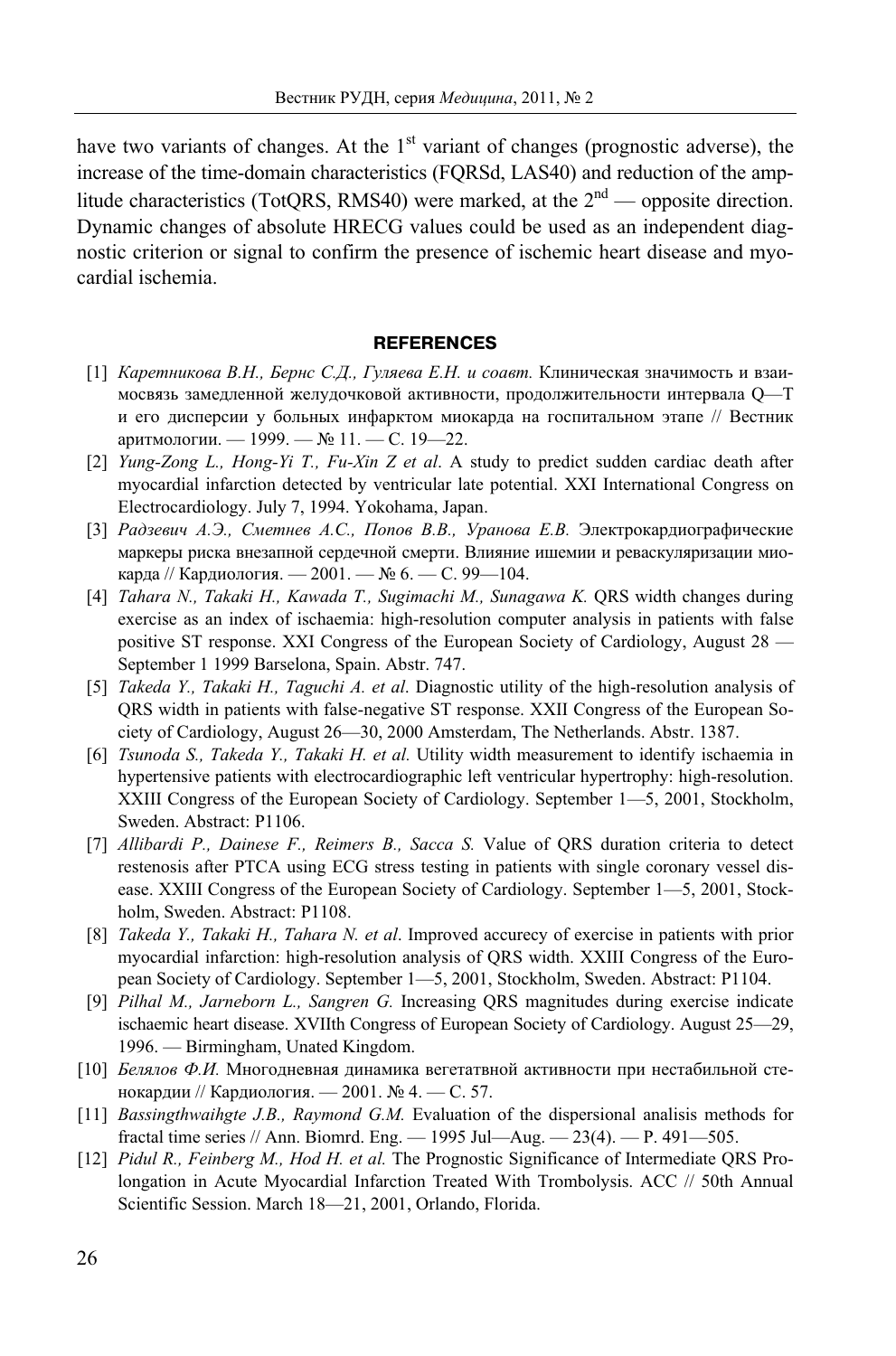- [13] *Gajos G., Pietrzak I., Gackowski A. et al*. Comparison of the effect of coronary angioplasty on signal-averaged electrocardiogram in patients with normal and depressed left ventricular function. XXI Congress of the European Society of Cardiology, August 28 — September 1, 1999, Barselona, Spain. Abstr. 714.
- [14] *Ikeda K., Kurota I., Yamaki M. et al.* Local condaction delay causes R-wave amplitude increase in patients with effort angine  $//$  J. Electrocardiol. — 1988. — 21. — N 1. — P. 39—44.
- [15] *Talwar K.K., Narula J., Dev V., Bhatia M.L.* Evaluation of spatial R maximum cardiac vector changes in exercise testing: Pre-exersise versus post-exersise measurements // Int. J. Cardiol. — 1989. — Vol. 24. — N 3. — P. 293—295.
- [16] *Ogino K., Fukugi M., Hirai S et al*. The usefulness of exercise-induced QRS axis as a predictor of coronary artery disease // Clin. Cardiol.  $-1988. -11. -N2. -P. 101-104.$
- [17] *Glazier J., Cherchia S., Margonato A., Mseri A.* Increase in S-wave amplitude during ischemic ST-segment depression in stable angina pectoris  $//$  Amer. J. Cardiol. — 1987. — 59. — N 15. — P. 1295—1299.
- [18] *Barnhill J., Wikswo J.P., Dawson A.K. et al*. The QRS complex during transient myocardial ischemia: studies in patients with variant angina pectoris and in a canine preparation // Circulation. — 1985. — 71. — N 5. — P. 901—911.
- [19] *Turitto G., Caref E., Zanchi E. et al.* // Amer. J. Cardiol. 1991. 67. N 8. P. 676—680.
- [20] *Haze K., Sumiyoshi T., Fukami K. et al*. Clinical characteristics of coronary artery spasm: Electrocardiographic, hemodynamic and arteriographic assesment // Jap. Circulat. J. — 1985. — 49. — N 1. — P. 82—93.
- [21] *Berntsen R.F., Gjestvang F.T., Rasmussen K.* QRS prolongation as in indicator // Am. Heart  $J. - 1995. -$  Mar; 129(3).  $- P. 542 - 8$ .
- [22] *Duncan A., O`ullivan Ch., Gibson D., Henein M*. Stress Induced QRS Broadening and Septal Long Axis Incoordination in Patient With Coronary Disease and Left Ventricular Dysfunction. ACC //  $50^{th}$  Annual Scientific Session March 18—21, 2001, Orlando, Florida.
- [23] *Beauregard L., Volosin K., Askenase A., Waxman H.* Effects exercise on signal-averaged electrocardiogram // Pacing Clin. Electrophysiol. — 1996. — Feb; 19(2). — P. 215—21.
- [24] *Kleiger R.E., Miller J.P., Bigger J.T.* The Multi-center Postinfarction Research Group. Decreased heart rate variability and its association with increased mortality after acute myocardial infarction // Am. J. Cardiol. — 1987. — 59. — P. 256—262.
- [25] *Cripps T.R., Malik M., Farrell T.G., Camm A.J.* Prognostic value of reduced heart rate variability after myocardial infarction clinical evaluation of a new analysis method // Br. Heart.  $J. - 1991. - 65. - P. 14 - 19.$
- [26] *Ferreison E.R., Boissonnet C.P., Pizarro R. et al*. In unstable angina reduced heart rate variability is not predictive of an adverse inhospital outcame (abstract)  $\ell$  Europ. Heart. J. 1990. — 20. — Suppl: 354.
- [27] *Lanza G.A., Pedrotti P., Rebuzzi A.G. et al.* Usefulness of the addition of the heart rate variability to Holter monitoring in predicting inhospital cardiac events in patients with unstable agine pectoris // Am. J. Cardiol. —  $1997. - 80. - 3. - P. 263 - 267.$
- [28] *Kanters J.K., Hojgaard M.V., Agner E. et al.* Short- and long-term variations in non-linear dynamics of heart rate variability // Cardiovasc. Res.  $-$  1996.  $-$  Mar; 31(3).  $-$  P. 400 $-$ 409.
- [29] *Fortrat J.O., Yamamoto Y., Hughson R.L*. Respiratory influences on non-linear dynamics of heart rate variability in humans // Biol. Cybern. — 1997. — Jul;  $77(1)$ . — P. 1—10.
- [30] *Kanters J.K., Hoggaard M.V., Agner E. et al.* Influence of forced respiration on nonlinear dynamics in heart rate variability // Am. J. Physiol. — 1977. — Aprl; 272 (4). Pt 2. — R1149— 1154.
- [31] *Voss A., Kurths J., Klein H.J. et al.* The application of methods of nonlinear dynamics for the improved and predictive recognition of patients threatened by sudden cardiac death // Cardivasc. Res.  $-1996$ .  $-$  Mar; 31(3).  $-$  P. 419 $-433$ .